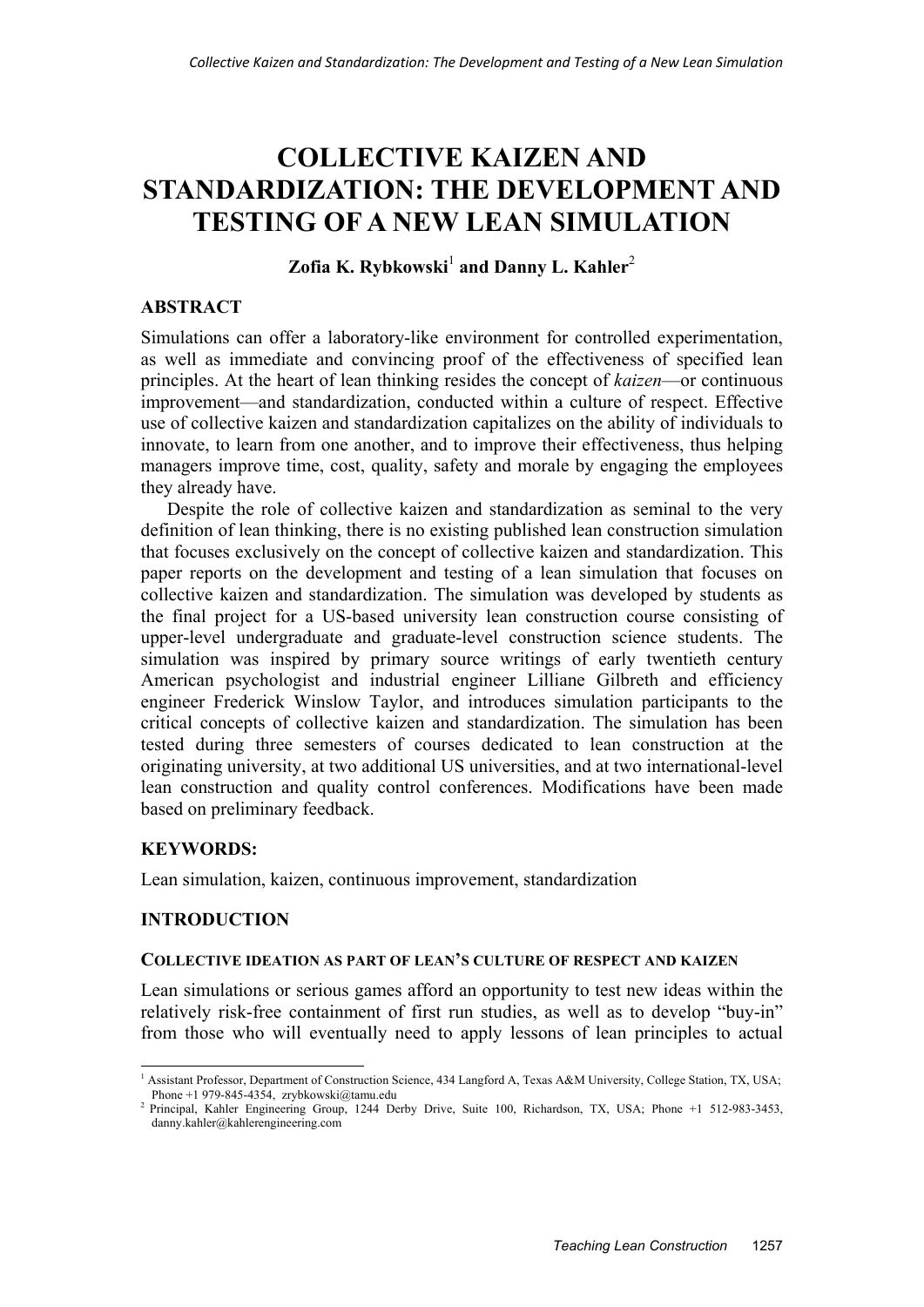building projects. One lean principle—that of collective kaizen and standardization is fundamental to the very nature of lean thinking. In Rybkowski et al. (2013), the process of continuous improvement and periodic, regular, standardization was graphically represented. The concept of continuous improvement (e.g. *kaizen*) and periodic standardization may seem intuitively obvious, but the way the improvement is made may not be similarly intuitive. The culture of respect fundamental to lean thinking demands that kaizen is not undertaken autocratically by a few individuals in a back room, but rather collectively, transparently, generously and openly with top level management, as well as with those who are most familiar with the actual work involved (Berger 1997; Glover et al. 2012). The term "kaizen event" is often used and has been defined as "a focused and structured improvement project, using a dedicated cross-functional team to improve a targeted work area, with specific goals, in an accelerated timeframe" (Farris et al. 2008). Liker (2004) describes the Japanese understanding of kaizen which includes self-reflection, self-criticism and an intense desire to improve. It should be acknowledged that kaizen events (Glover et al. 2012) are generally communal in nature and so the adjective "collective" describing the term "kaizen" may seem redundant. Nevertheless, the authors of this paper wish to reinforce the notion that continuous improvement in lean construction *must* be a collaborative effort. This is because the knowledge required to effectively design and construct a building is far greater than that possessed by any one individual.

The lean construction community often cites the expression that "with every pair of hands comes a free brain" (Alan Mossman, personal communication, as quoted by Tariq Abdelhamid 2012). Adler (1999) described the Toyota Way culture upon which Lean thinking is based as "democratic Taylorism" (Liker 2004, p. 145). The second tier of the "4 P" model of the Toyota Way is entitled "People and Partners" and subtitled with the directive "Respect, Challenge and Grow them" (Liker 2004, p. 6, figure 1-1). Embedded as words in the pediment of the house of lean (Liker 2004, figure 3-3, p. 33)—The Toyota Production System—are five expected outcomes from effective implementation, one which includes "high morale."

#### **THE NEED FOR STANDARDIZATION**

Continuous improvement is intended to be continuous. However, continuous improvement also demands periodic standardization or stabilization (Liker 2004). As Gilbreth noted in 1914, "Chances for invention and construction are provided by standardization. By having a scientifically described standard method as a starter, the worker can exert much of his mental power toward improvement from that point upward, instead of being occupied with methods below it and in wasting, perhaps, a lifetime in striving to get up to it" (p. 179). "Standardization conserves individual capacity by doing away with the wasteful process of trial and error of the individual workman. It develops individuality by allowing the worker to concentrate his initiative on work that has not before been done, and by providing incentive and reward for innovations" (Gilbreth 1914, p. 149). Of course, as Gilbreth (1914) states, "a standard is progressive" —[it] "remains fixed only until a more perfect standard replaces it" (p. 140). Similarly, according to Imai (1986), no process can be improved without standardization: "Lasting improvements can only be achieved if innovations are combined with an ongoing effort to maintain and improve standard performance levels (Imai 1986, p. 6-7). Liker (2004) echoes this: "If a process is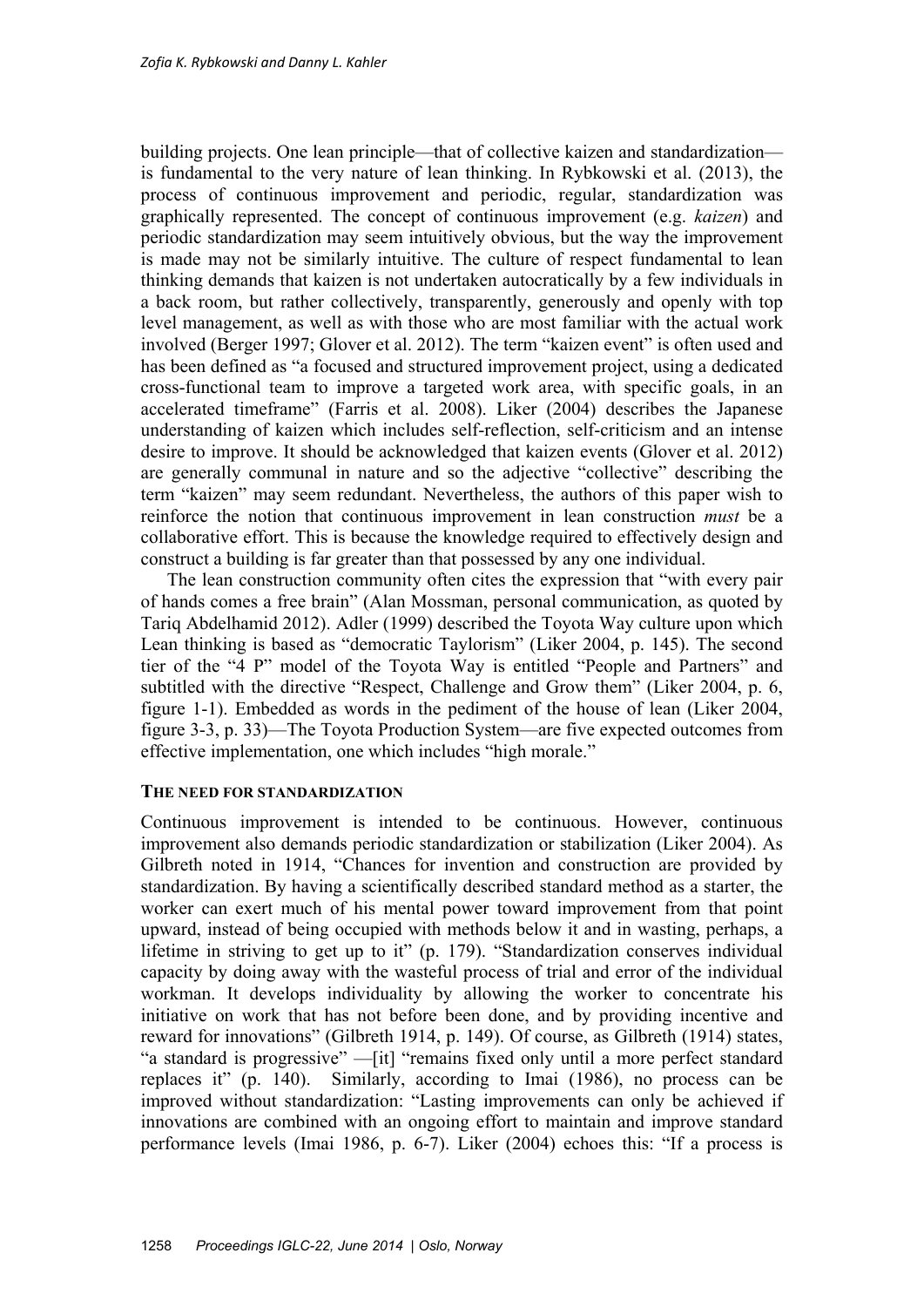shifting from here to there, then any improvement will just be one more variation that is occasionally used and mostly ignored. One must standardize, and thus stabilize the process, before continuous improvements can be made" (Liker 2004, p. 142).

The question still remains on how to bring the majority of workers to a level at which they should be operating. Both Taylor (1947, p. 55) and Gilbreth (1914, p. 152) refer to certain individuals as "first-class men" and sometimes as "high-priced men" (Taylor, p. 44-45). Although these expressions are mentioned for historical reasons, the simulation will instead use a gender neutral term and refer to such individuals as "first-rate performers". "The manager notices some particularly successful man, or method, or arrangement of tools, equipment or surroundings, and decides to have a record made thereof that the success maybe repeated" (Gilbreth 1914, p. 143). Again, Gilbreth is cognizant that worker creatively should be part of the continuous improvement process. She writes: "Perhaps one thing that makes the typical 'Systems' so attractive is the personal note that they contain. Illustrated with pictures of successful work that the workers themselves have done, often containing pictures of the men themselves that illustrate successful methods, with mention of the names of men who have offered valuable suggestions or inventions, they make the worker feel his part in successful results" (Gilbreth 1914, p. 146).

The periodic integration of kaizen events, improvement and standardization within a culture of respect are graphically represented in **Figure 1**. The figure echoes Berger's (1997) words: "the Japanese kaizen is argued to be inseparable from maintaining standards since this relation is one of the very foundations for claiming that small ongoing improvements can accumulate to an overall contribution to organizational performance" (p. 111).

#### **SIMULATIONS, GAME THEORY, AND SERIOUS GAMES**

The transferring of lean manufacturing principles between lean veterans and lean novices enjoys a tradition of teaching via simulations, serious games, and game theory (de Carvalho et al. 2013; Pourabdollahian et al. 2012; Susi et al. 2007; Verma 2003). Lean construction theorists use simulations, serious games, and game theory not only to impart lean lessons, but to investigate and/or quantify the potential impact of specific lean interventions (Rybkowski et al. 2008; Rybkowski et al. 2011; Rybkowski et al. 2012; Sacks et al. 2007; Smith and Rybkowski 2013; Tommelein et al. 1999). Simulations or games also offer the statistical power and experimental certainty afforded by randomized controlled trials that are common in the field of medical research but almost non-existent in the field of construction management research where a case study research offers a statistically meager sample size of N=1 (Rybkowski et al. 2008). While simulations or games may not perfectly duplicate reality, they can approximate it, and like randomized controlled trials, they isolate a single variable to approximate its impact when measured against a control group. Naturally, both internal and external validity need to be established in order for a game to accurately inform an actual construction process (Jackson 2012, Leedy and Omrod 2010). Nevertheless, one advantage to using simulations or games is that they permit experimentation on a limited scale so that an innovation can be tested first and its impact contained and assessed—before it is applied to an actual (and often costly) construction project. This paper reports on the development and testing of a new simulation or serious game. The simulation was designed to investigate and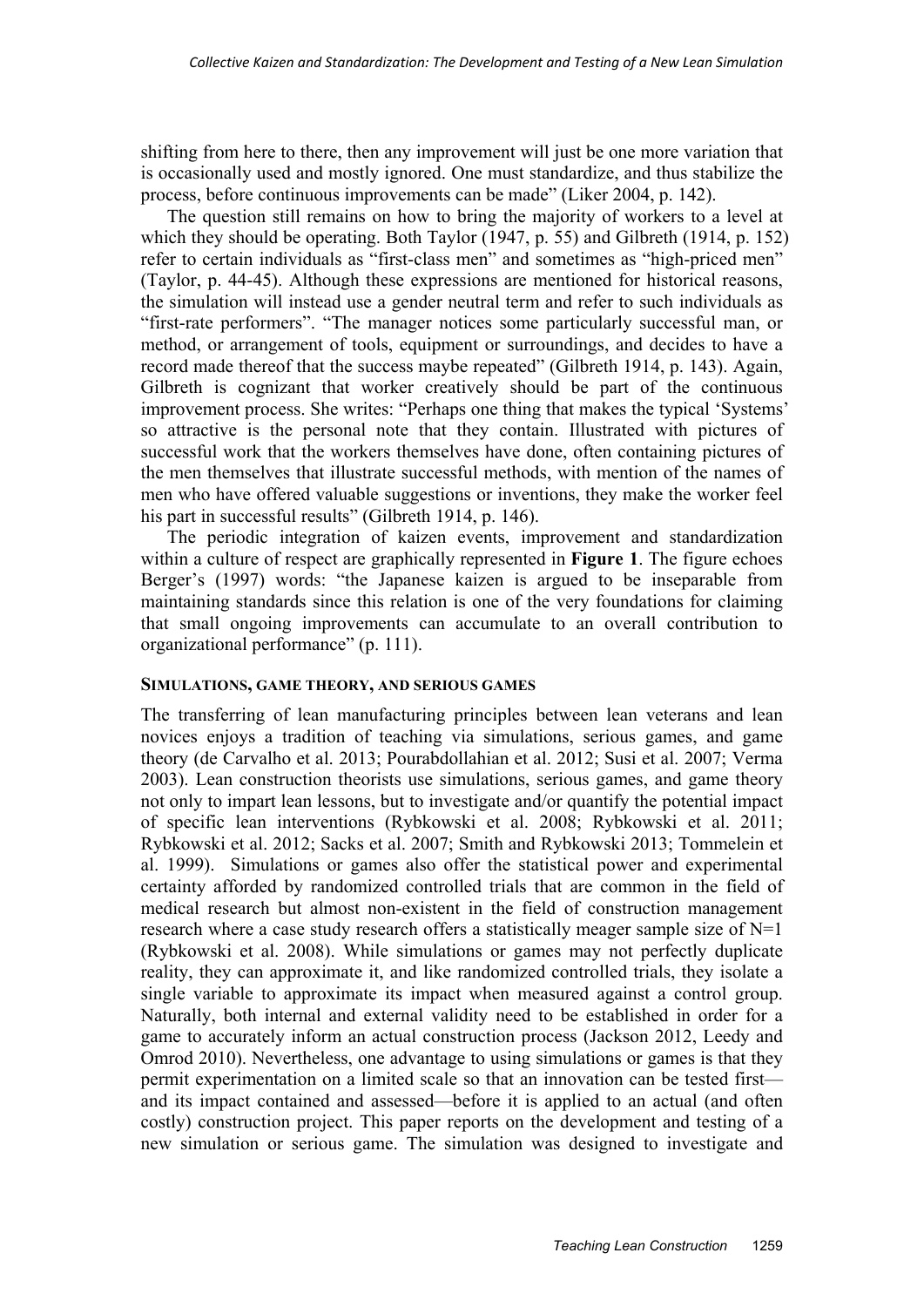inform participants about the importance and potential impact of collective kaizen and standardization within the lean construction process.

# **METHODOLOGY**

The purpose of the simulation is to model the process of continuous improvement and standardization to participants so these concepts can serve as a prelude to brainstorming opportunities for improvement to actual construction processes.

During the fall semester of 2012, students in an upper level undergraduate lean construction course at Texas A&M University were grouped into teams and



Figure 1: The continuous improvement process of lean construction (after Rybkowski et al. 2013, Figures 4 & 5, p. 88).

challenged to identify a lean principle, and then to design a portable simulation to illustrate and test that lean principle for their final course project. One team of five students (Karteek Kuncham, Travis Arnold, Shashank Tiwari, Florencio Maya, and Sean O'Shea) developed a simulation to illustrate the concept of collective kaizen and standardization. The simulation was tested with participants in the class, and subsequently at two international-level conferences (the 2013 World Conference on Quality and Improvement: Indianapolis, Indiana, on May 6, 2013; and the Lean Construction Congress, Dallas, Texas, on October 23, 2013) and as part of two non-Texas A&M university classes on lean construction. The simulation has been adjusted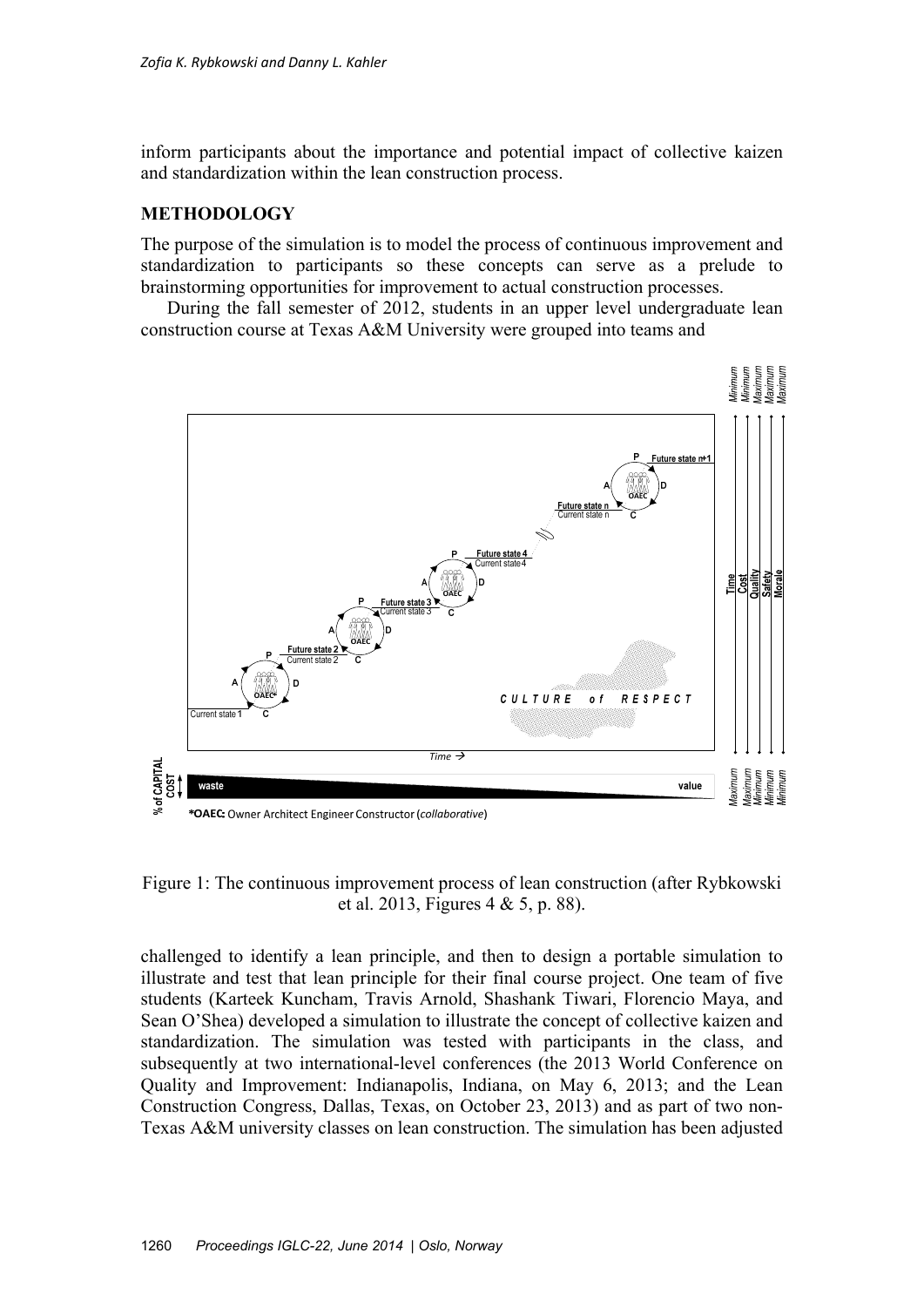to accommodate recommended changes. Adjusted rules for the simulation are described below.

To play the game, the following are needed:

- One facilitator and multiple participants
- Desk tops on which participants will fold paper airplanes
- Photocopies of 7" of a ruler (one per participant or table of participants)
- Tape measure or yard stick
- Masking tape or post-it notes to mark the starting line on a floor for launching paper airplanes as well as to mark every two feet along a corridor
- 8  $1/2$ " x  $11$ " (or A4) pieces of pre-used scrap paper (to avoid waste of virgin paper stock)
- CD with song "Eye of the tiger" by rock group Survivor®, or access to internet version of song, and CD player or laptop with speakers to play song
- Stopwatch

The facilitator instructs participants to make a 7" long paper airplane in three minutes or less, to the tune of Survivor's "Eye of the Tiger." Although there is no meaningful link between the selected music and the objective of the simulation, the piece was chosen by the student inventors and has been retained out of respect for their vision. Most importantly, the music helps generate a festive, playful atmosphere among participants. The facilitator announces that the objective of the game is to have participants make a paper airplane fly as far and as straight as they can. However, participants are *not* permitted to pre-test their airplanes during the development process. The facilitator consults a stopwatch to arrest the music after three minutes, and then instructs participants to write their initials on their respective planes. At this point, participants are invited to line up at the starting line and, one-by-one, test-fly their airplanes.

The plane that travels the farthest and the straightest is declared the winner. Note that the winning participant should be requested to fly his or her airplane again to ensure the result is repeatable (otherwise the next farthest repeatable airplane is instead declared the winner). Also, if two or more participants have designed airplanes that fly approximately similar distances, they should both re-test their airplanes AND count the number of folds used to construct their planes. If two or more airplanes fly a similar distance, the participant who designed the airplane requiring the *least* number of folds is declared the ultimate "first-rate performer."

The first-rate performer is then invited to share his or her airplane folding strategy with all participants. He or she is to walk the room and ensure that all participants mimic his or her folding process with a new sheet of scrap paper. Once all participants have had a chance to practice folding airplanes according to the improved process recommended by the "first-rate performer," the facilitator starts the music and, once again, gives participants three minutes to create a standardized plane—this time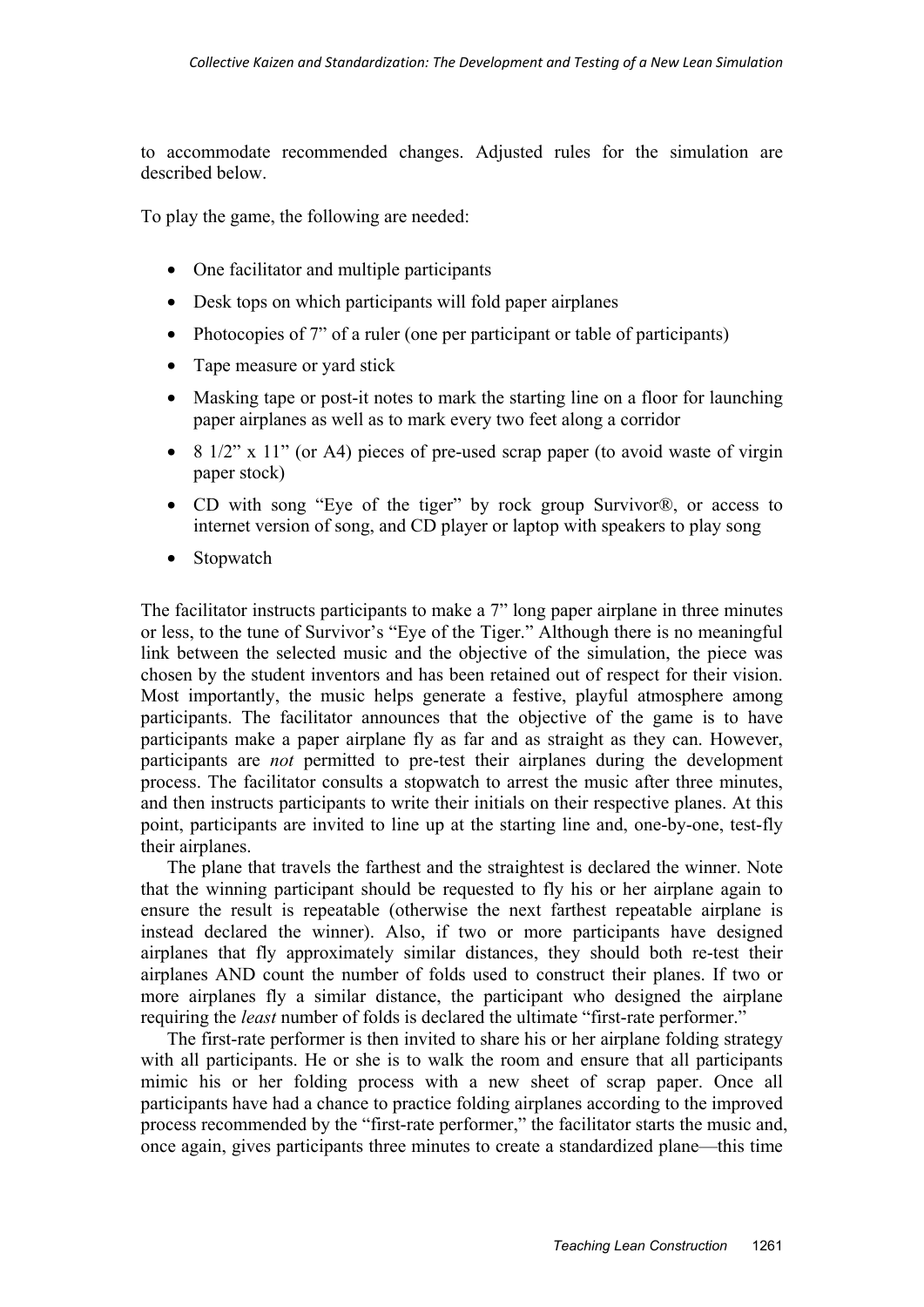based on the folds recommended by the first-rate performer. Finally, participants write initials on their airplanes and test-fly them in the same measured corridor.

## **RESULTS**

The game was field-tested three times at the originating university, at two international conferences, and at two universities external to the originating university. Results varied somewhat depending on the numbers of participants and modifications made to the simulation at the time of play. Case study results from a playing of the most mature version of the game are reported here.

**Figure 2** photographically captures the variety of paper airplanes constructed during the first, or "pre-" round of play, as well as the second, or "post-" round of play. To generate their designs in the post- round, participants followed the folding patterns of the winning plane (Participant Q in **Figure 2**). Note that participant Q's airplane design has been standardized during this round.

In **Figure 3**, participant pre- and post- flight travel distances were captured and arranged according to increasing levels of improvement. Performance by participant Q—the "first-rate performer" is marked with a star. Note the flight performance of airplane by participant Q is consistent during both pre- and post- rounds of play.

Because the flight testing corridor floor had been marked with post-it notes every two feet, participants were able to personally record the distance their airplanes had travelled during both the pre- and post- flight tests. It is notable that participant E had a very long pre-round distance (20 ft) and that his post-round distance with the standardized airplane was even farther than the original Q distance. This might suggest that E had a superior throwing skill which was not measured. Because several planes in the post-round went farther than the original Q distance, even though the planes were merely copies of Q, this might suggest an overall improvement in throwing skill in the post-round that was not specifically measured.

A table showing pre- and post- results is shown in **Table 1** and graphically represented as a box-and-whisker plot in **Figure 4**. Note that the mean travel distance during the pre-round test was 6.8 ft; during the post-round test the mean travel distance was 22.7 ft.—a 233% improvement. Similarly, difference in *median* (versus mean) travel distance improved from 6 ft. to 22 ft. —a 267% improvement. Although after standardization of design there was a tightening of performance (reduction of variability is a critical success criterion in six-sigma quality improvement), in this instance, the dispersion of data in the pre-round was actually quite small. If the "outliers" of 27 and 20 feet are removed, the remaining airplanes performed consistently poorly, with a small standard deviation of 2.3. In other words, although the post-round performance was consistently high, the pre-round performance was also consistently low (*As an aside:* Despite the rumored, common childhood experience of throwing paper airplanes during one's school years, we discovered that very few people actually know how to decently fold and throw a paper airplane!)

## **DISCUSSION**

The primary purpose of this simulation has been to illustrate the foundational lean concept of continuous improvement and standardization. Although the simulation demonstrated one round of improvement and standardization, the intention is to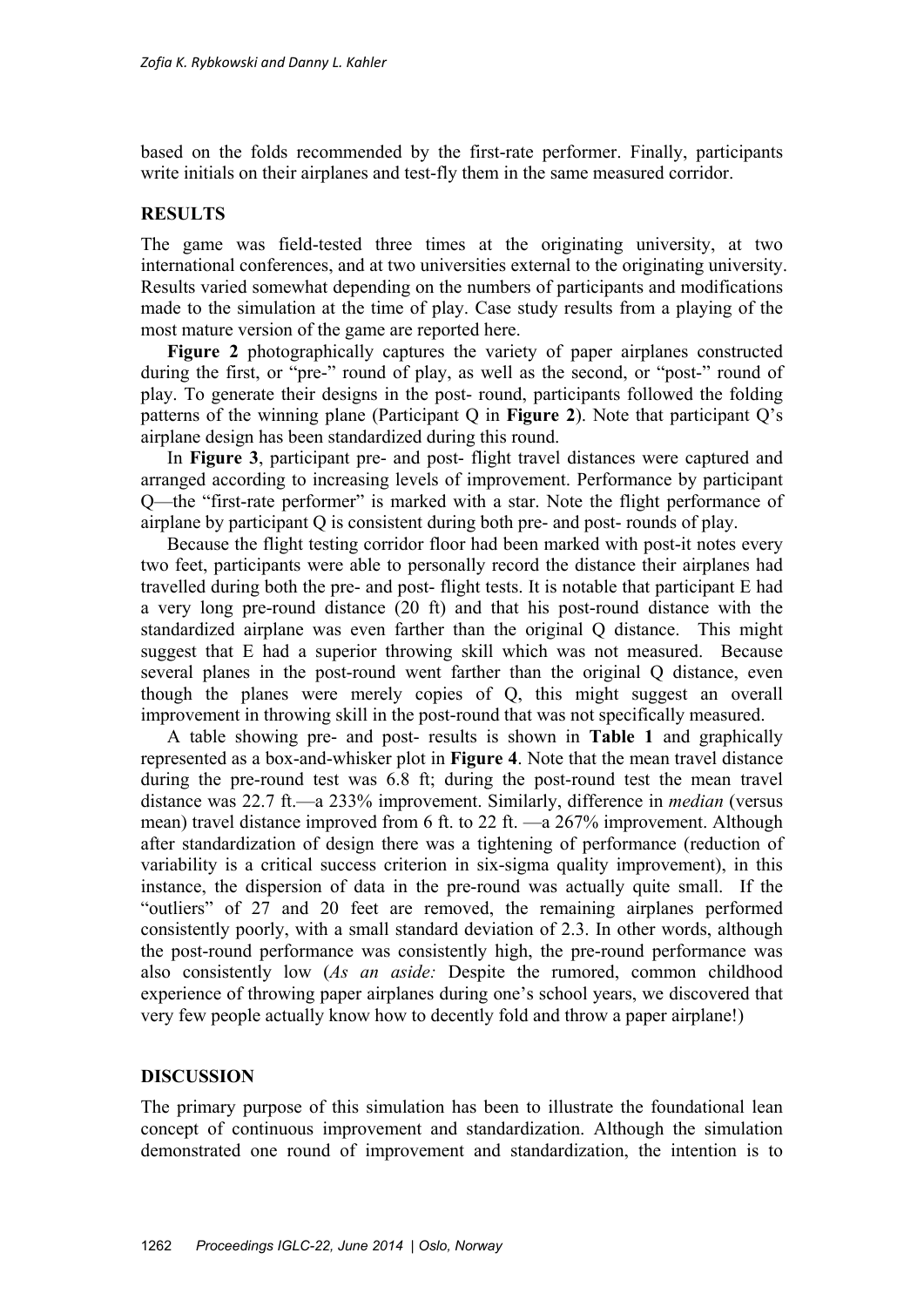demonstrate the first of multiple rounds of future play. If time permits, the facilitator can organize a second collective kaizen event so that additional recommended improvements—and subsequent standardized models—can be made.

The question of frequency of improvement and standardization inevitably arises. Ideally, one should replace a standard as soon as an improved future state is revealed. In practice, the issue may be more complex. For example, one might ask: how often can standards be changed without creating confusion among those who implement the standards? Also, at what point should incremental improvement be replaced with far more dramatic disruptive change?



Figure 2: Example of paper airplanes generated by simulation participants before ("pre-round") and after ("post-round") implementation of collective kaizen and standardization. Airplanes are labeled according to participant identification codes, A through Q. Airplane Q was designed by the "first-rate performer" and served as the model standard for participants A to P to follow during the "post-round" of play.

One of the great lessons of the game is that it challenges the tendency for managers to assume productivity solutions lie in resources external to their company (e.g. if only we had more intelligent or productive employees working for us, or, if only we had the resources to hire external consultants, etc., we could be more competitive as a company). Contrary to this tendency of belief, substantially improved performance is achieved during the simulation with employees an organization already has in its employ.

Sometimes no spectacular performer arises during playing of the game. However, it should be remembered that lean thinking celebrates small incremental improvements. It matters not that the improvement may be relatively insignificant. What matters more is that regular opportunities be given for employees who actually perform a front-line task to have their performance measured, and that the bestperforming processes be given an opportunity to be shared and standardized by others in the company. One basic underlying assumption of lean thinking is that, by nature, most human beings are intelligent and creative and that, because a job well done brings satisfaction, most individuals *want* to perform well.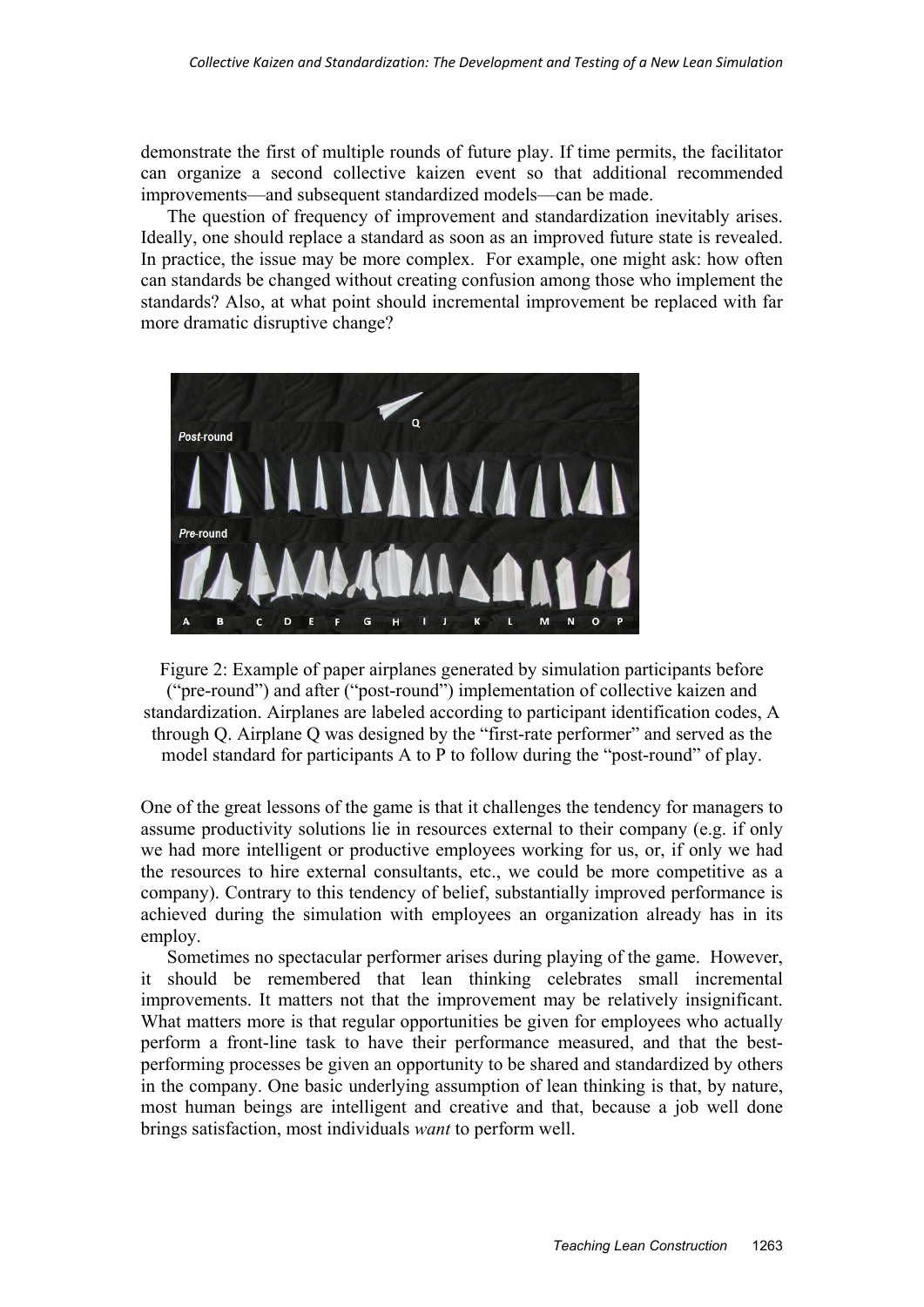Other questions certainly remain. For example, how can managers incentivize high performing individuals to share their secrets of success with co-workers? In lean lingo, the expression "open kimono" is used. Bringing individuals together and collectively rewarding them to achieve a common goal—while still appropriately recognizing the achievement of that individual—may be the high-wire act of the lean manager. While this simulation of collective kaizen and standardization offers suggestions on ways construction managers can improve productivity and morale within their own organizations, we also acknowledge that when the metaphorical lid of this simulation box is opened, some challenging questions may emerge.





For example, in his 1909 book, *Bricklaying System*, Frank B. Gilbreth details the myriad process innovations that led to early success in the bricklaying business. In their book, *Cheaper by the Dozen*, his children, Frank B. and Enestine (Gilbreth and Gilbreth Carey 1963) describe the initial resistance the young and precocious apprentice bricklayer received from his foreman. Evidently Gilbreth "made so many suggestions about how brick could be laid faster and better that the foreman threatened repeatedly to fire him" (Gilbreth and Gilbreth Carey 1963, p. 35). Yet Gilbreth, ever observant and determined, explained to the foreman: "did you ever notice that no two men use exactly the same way of laying bricks?...It's important because if one bricklayer is doing the job the right way, then all the others are doing it the wrong way…I'd find who's laying brick the right way, and make all the others copy him" (Gilbreth and Gilbreth Carey 1963, p. 36). Gilbreth designed a scaffolding that gave him—and then other craftsmen—an exceptional level of productivity that was previously unknown. Gilbreth became his own contractor, and according to his children, by the age of twenty-seven, had offices in Boston, New York, and London, smoked expensive cigars, and even owned his own yacht.

Eventually even the stubborn foreman copied Gilbreth's methods and in so doing, improved the bricklaying productivity of his own men. Yet the resistance Gilbreth experienced is familiar to anyone who works in the construction industry. Why, we might ask, is there such unwillingness for superiors to acknowledge intelligent process recommendations if they come from subordinates? What would it take to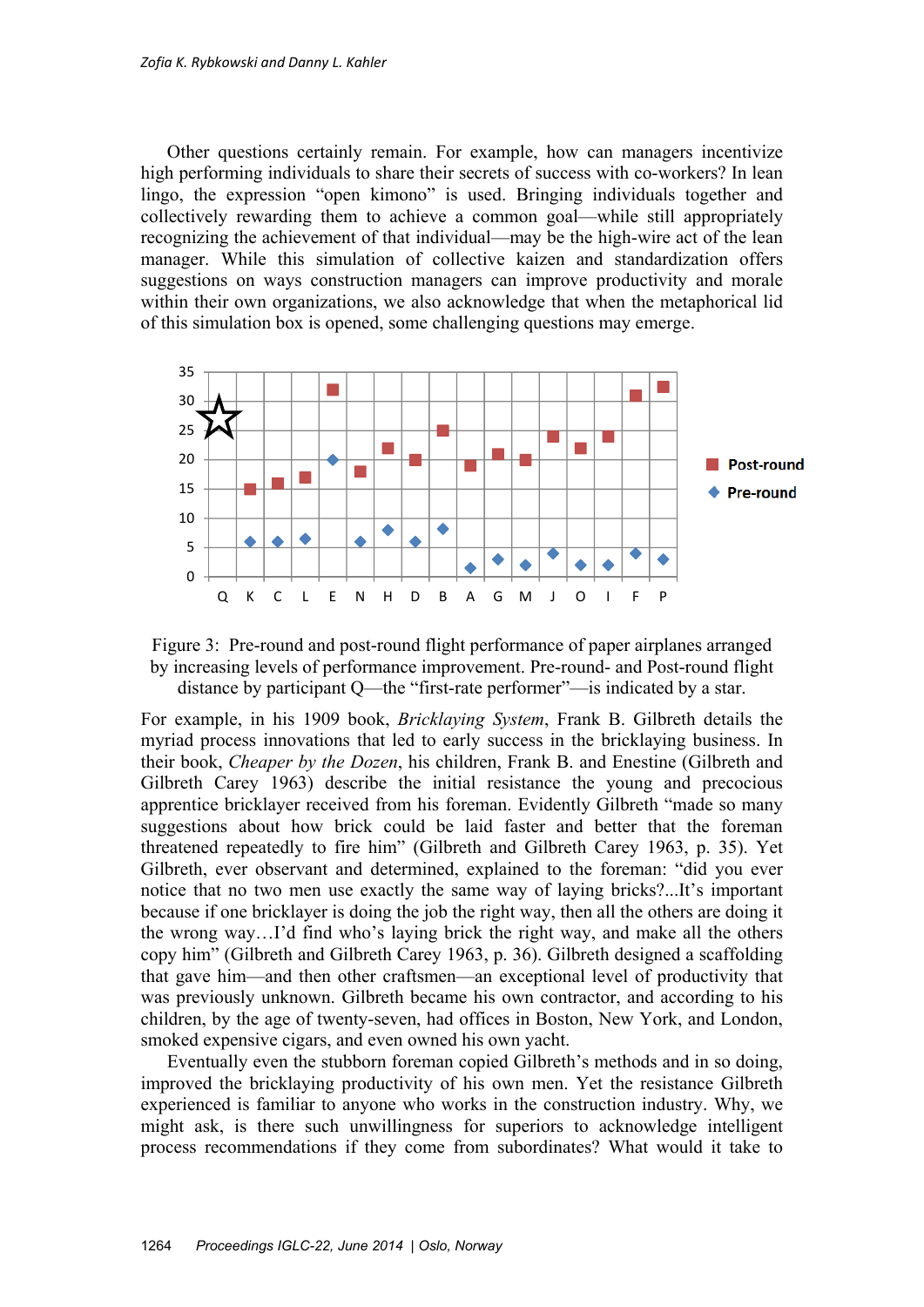transform a foreman from one who sees his or her role as a stern task master (no matter how unproductive or illogical those commands may actually be) into one who promotes a culture of innovation and a flourishing of ideas?

| ID                                  | Pre-round<br>(f <sub>t</sub> ) | Post-round<br>(f <sub>t</sub> ) | Improvement<br>(f <sup>t</sup> ) |
|-------------------------------------|--------------------------------|---------------------------------|----------------------------------|
| A                                   | 1.5                            | 19.0                            | 17.5                             |
| B                                   | 8.2                            | 25.0                            | 16.8                             |
| C                                   | 6.0                            | 16.0                            | 10.0                             |
| D                                   | 6.0                            | 20.0                            | 14.0                             |
| E                                   | 20.0                           | 32.0                            | 12.0                             |
| F                                   | 4.0                            | 31.0                            | 27.0                             |
| G                                   | 3.0                            | 21.0                            | 18.0                             |
| H                                   | 8.0                            | 22.0                            | 14.0                             |
| I                                   | 2.0                            | 24.0                            | 22.0                             |
| J                                   | 4.0                            | 24.0                            | 20.0                             |
| K                                   | 6.0                            | 15.0                            | 9.0                              |
| L                                   | 6.5                            | 17.0                            | 10.5                             |
| M                                   | 2.0                            | 20.0                            | 18.0                             |
| N                                   | 6.0                            | 18.0                            | 12.0                             |
| O                                   | 2.0                            | 22.0                            | 20.0                             |
| P                                   | 3.0                            | 32.5                            | 29.5                             |
| Q                                   | 27.0                           | 27.0                            | 0.0                              |
| Mean                                | 6.8                            | 22.7                            | 15.9                             |
| <b>Standard</b><br><b>Deviation</b> | 6.8                            | 5.4                             | 7.0                              |
| <b>Median</b>                       | 6.0                            | 22.0                            | 16.0                             |
| <b>Maximum</b>                      | 27.0                           | 32.5                            | 5.5                              |
| <b>Minimum</b>                      | 1.5                            | 15.0                            | 13.5                             |

Table 1: Pre-round and post-round testing of paper airplane flight yielded a 233% improvement in mean distance.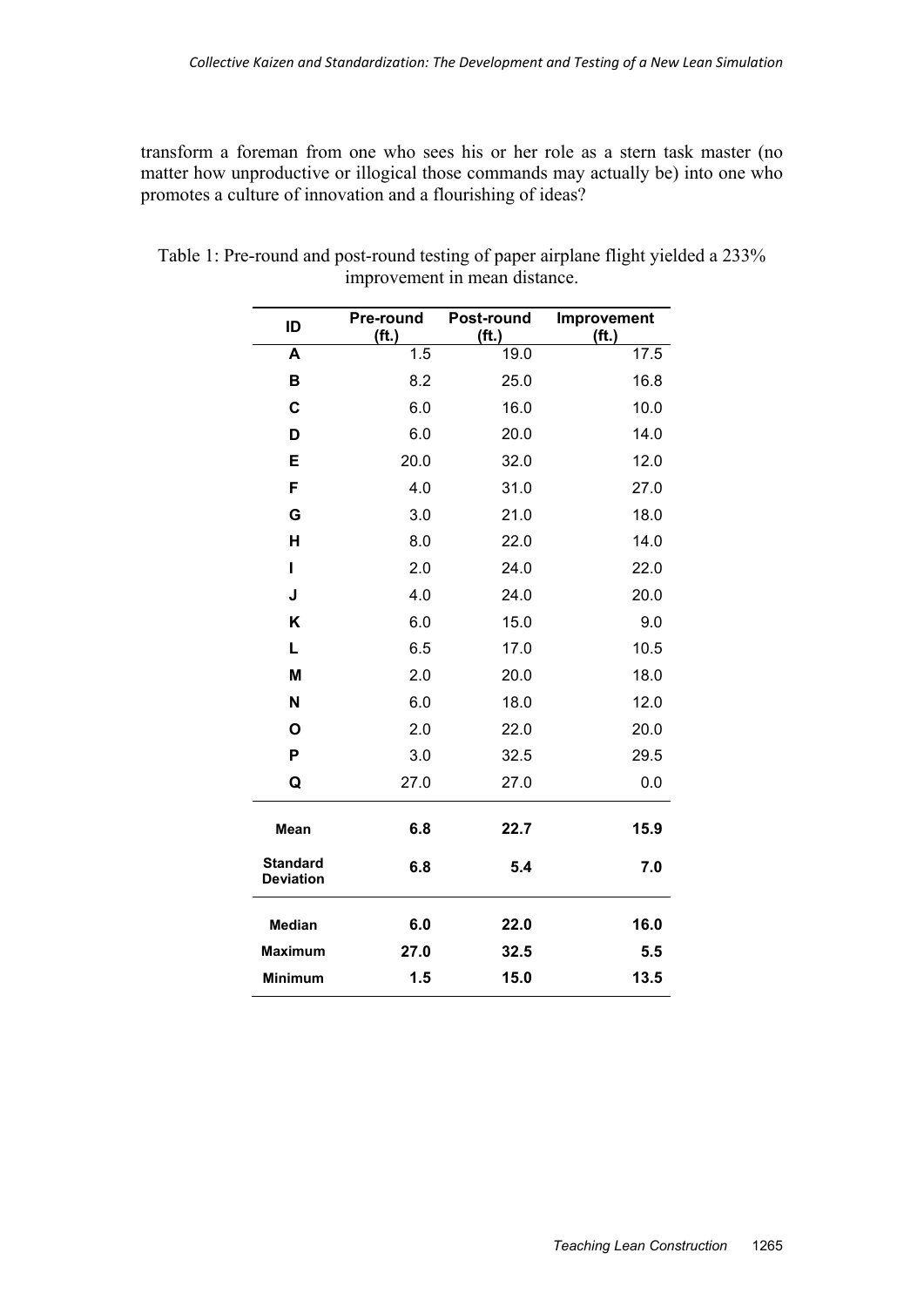#### **CONCLUSION**

The heading for Principle 6 in *The Toyota Way* reads: "Standardized tasks are the foundation for continuous improvement and employee empowerment" (Liker 2004; p. 140). In one phrase, the phrase succinctly captures the key objectives of this innovative simulation.

This paper documents the methods and expected outcomes for a new simulation that illustrates the productivity potential of collective kaizen and standardization, addressed by Principle 6 of *The Toyota Way*. The intent of the simulation is to: educate those who are first being introduced to the principles of collective kaizen and standardization in lean construction and create buy-in among workers who will be implementing lean construction. But it is also hoped the simulation may serve as an experimental framework to investigate how collective kaizen and standardization can be made part of the daily process fabric of lean construction processes.



Figure 4: A box-and-whisker quartile plot of participants' performance shows a median improvement from Median=6 to Median=22—a 267% improvement. Also note the tightened consistency of performance, as indicated by the drop in spread.

## **ACKNOWLEDGMENTS**

The authors wish to gratefully acknowledge the substantial contribution of former Texas A&M graduate students toward the development of this simulation: Karteek Kuncham, Travis Arnold, Shashank Tiwari, Florencio Maya, and Sean O'Shea.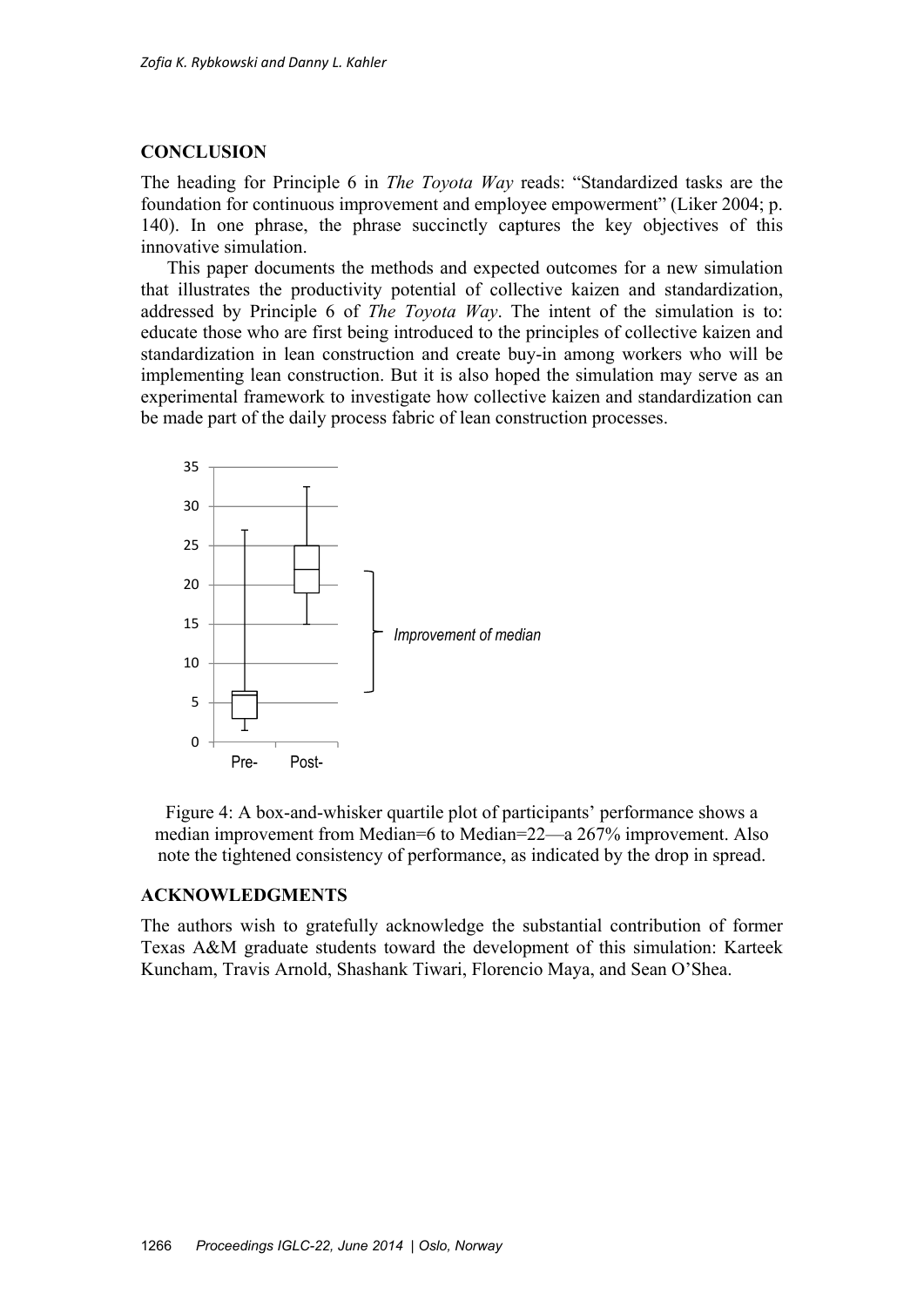## **REFERENCES**

- Adler, P. S. (1999). "Building better bureaucracies," *Academy of Management Executive*, 13, 36-49.
- Berger, A. (1997). "Continuous improvement and kaizen: standardization and organizational designs," *Integrated Manufacturing Systems*, 8(2), 110-117.
- de Carvalho, C. V., Lopes, M. P., and Ramos, A. G. (2013). "Digital serious games and simulation games--comparison of two approaches to lean training," *International Conference on Interactive Collaborative Learning (ICL),* September 25-27, 49-53, Kazan, Russia.
- Farris, J. A., Van Aken, E. M., Doolen, T. L. and Worley, J. (2008). "Learning from less successful kaizen events: a case study," Engineering Management Journal, 20(3), 10-20.
- Gilbreth, F. B. and Gilbreth Carey. (1963). *Cheaper by the Dozen*, T. Y. Crowell, New York.
- Gilbreth, F. B. (1909). *Bricklaying System*, The Myron C. Clark Publishing Co., New York.
- Gilbreth, L. M. (1914). *The Psychology of Management,* Sturgis and Walton, Co., New York.
- Glover, W. J., Liu, W-H, Farris, J. A., and Eileen, M. V. A. (2012). Characteristics of established kaizen event programs: an empirical study, *International Journal of Operations & Production Management,* 33(9), 1166-1201.
- Imai, M. (1986). *Kaizen: the Key to Japan's Competitive Success*, Random House, New York, NY.
- Imai, M. (1997). *Gemba Kaizen: A Commonsense, Low-Cost Approach to Management*. McGraw-Hill, New York.
- Jackson, C. (2012). "Internal and external validity in experimental games: A social reality check," *European Journal of Development Research*, 24(1), 71-88.
- Leedy, P. L. and Ormrod, J. E. (2010). *Practical Research: Planning and Design*. Pearson, Boston.
- Liker, J. (2004). *The Toyota Way: 14 Management principles from the world's greatest manufacturer*, McGraw-Hill, New York.
- Pourabdollahian, B., Taisch, M., Kerga, E. (2012). "Serious games in manufacturing education: Evaluation of learner's engagement," *Procedia Computer Science*, 15, 256-265.
- Rybkowski, Z. K., Abdelhamid, T., and Forbes, L. (2013). "On the back of a cocktail napkin: An exploration of graphic definitions of lean construction," *Proceedings of the 21th annual conference for the International Group for Lean Construction*, July 31-August 2, 2013: Fortaleza, Brazil.
- Rybkowski, Z. K., Munankami, M., Gottipati, U., Lavy, S., and Fernández-Solis, J. (2011). "Impact of cost constraints on aesthetic ranking following Target Value Design exercises," *Proceedings of the 19th Annual Conference of the International Group for Lean Construction*, Lima, Peru, July 13-15, 448-457.
- Rybkowski, Z. K., Zhou, X., Lavy, S. and Fernández-Solís, J. (2012). Investigation into the nature of productivity gains observed during the Airplane Game lean simulation," *Lean Construction Journal*, 78-90.
- Rybkowski, Z. K., Wong, J.-M., Ballard, G. and Tommelein, I. D. (2008). "Using controlled experiments to calibrate computer models: the Airplane Game as a lean